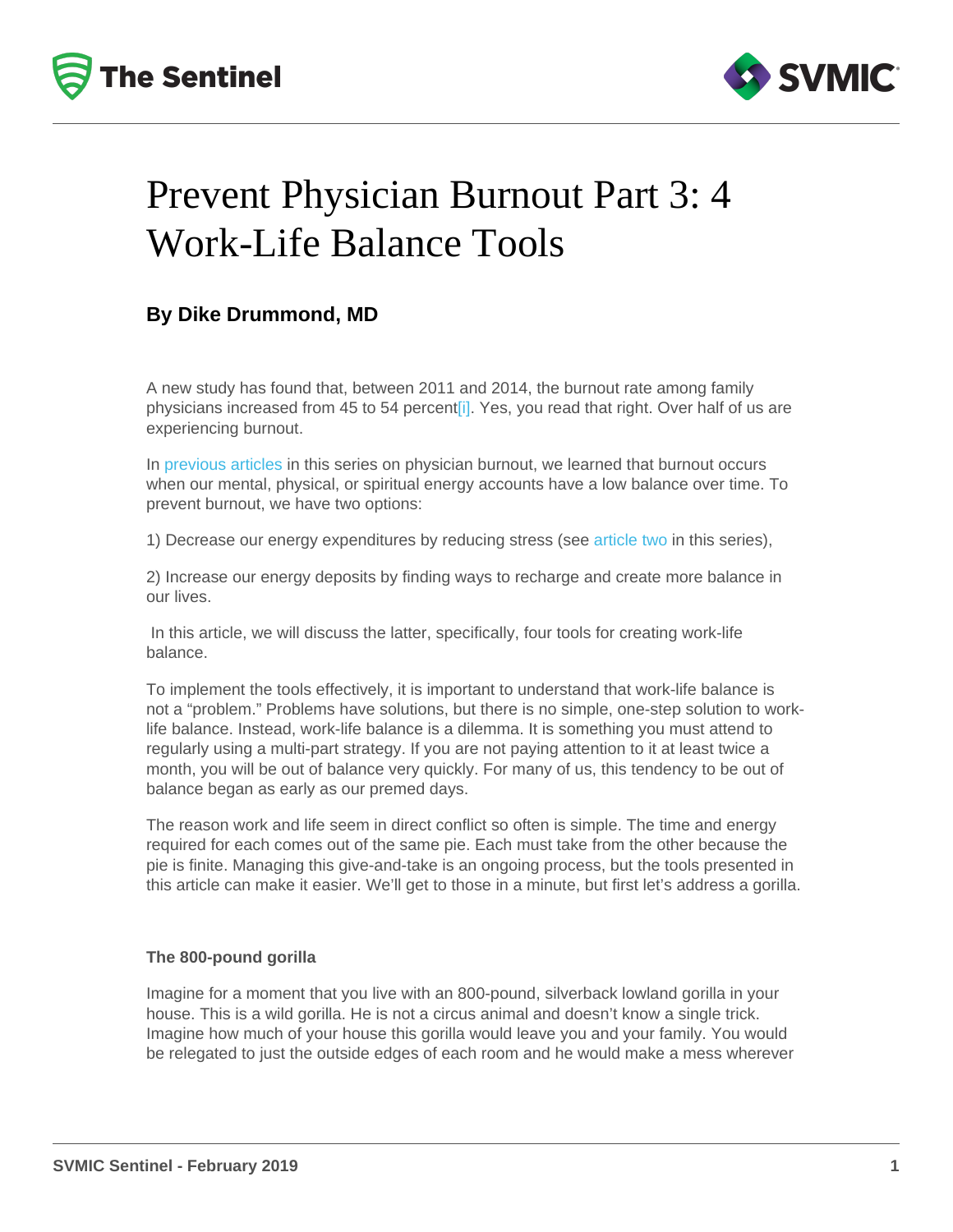



and whenever he wanted to.

Here is the metaphor. Your choice to be a physician created this gorilla.

The gorilla is your career. The house is your life.

Without strong boundaries and good balance habits, your career will tend to crowd out your life, leaving you just scraps and making messes at the most inopportune times. The career that was supposed to enable an extraordinary life now dominates the house, leaving little room for anyone or anything else.

By the way, here are two very important questions to contemplate:

Whose gorilla is this?

Who else has to live with this gorilla?

## **Gorilla Taming**

All is not lost. Gorillas can be house-trained, tamed, and shown healthy boundaries. It is your job to do this for your family. It will take a strategy to manage this balancing act. Here are four tools that have been field tested and found effective. These are the first life balance techniques I teach all of my coaching clients.

## **SCHEDULE HACK PROCEDURE**

**Step One**: Build Your Life Calendar for the Week Ahead

Pick a time in the week where everyone in your family or household is available. A popular time is on Sunday after church and before football. Pull that paper calendar off the fridge, grab the pens, and put them all on the kitchen table. Gather everyone in the household and build your Life Calendar for the week ahead.

What do you want in your life outside of medicine in the upcoming week? Remember, if you don't put it on your Life Calendar right here and now, it will almost certainly not happen.

- Workouts, massage, mani/pedi
- Free time
- Coffee with an old friend or a relative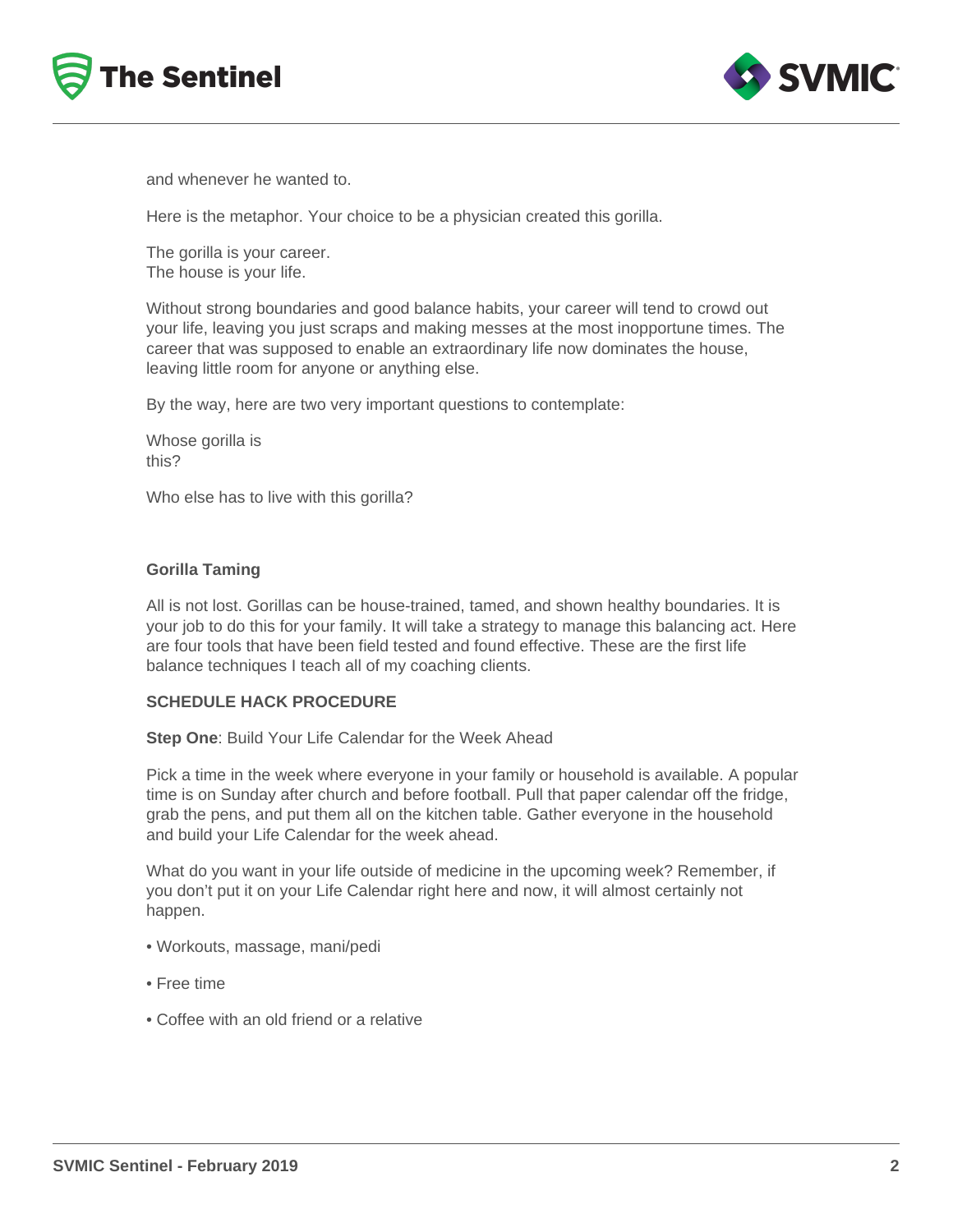



- Time to read a book
- A class or hike
- A date night

Whatever you want, you must put it down on the calendar. Do it now.

The last thing you put on the calendar is the date and time of your next Schedule Hack session. Everyone needs to be clear on when you will meet again. If I meet you in the street and ask you to show me your Life Calendar, it must have your next Schedule Hack session on it—agreed?

**Step Two**: Take a Picture of Your Life Calendar with Your Cell Phone

Yes, it really can be that easy. Your Life Calendar can now be in your pocket at all times right there on your cell phone, probably just a push of a button away from your work calendar.

#### **Step Three**: Defend Your Life Calendar

Now you are prepared to say the two-letter magic word of work-life balance. That word is "No." You will benefit from practicing saying "No" in front of a mirror until you are comfortable with a phrase or two that work for you.

With your Life Calendar in hand, if someone at work asks you to cover a few extra hours on Thursday, you can pop your cell phone open and say, "Hang on a second, and let me check my calendar." If you are already booked, you can say, "I'm sorry, I have another commitment at that time. I won't be able to help out."

As you read the conversation above, does it make you a little uncomfortable? Most doctors stop breathing when I demonstrate this bit of dialogue. We are horrible at saying no. Our discomfort has several sources.

• We are completely out of practice at saying no. That is okay. Saying no is a skill you can practice. Remember, "Practice Makes Better."

• You don't want to be perceived as not being a team player. This is a variation on the prime directive of never show weakness.

And let's face it—you won't always say no, even if you have a conflict on your Life Calendar. Here are several common situations where you will most likely say "Yes" instead: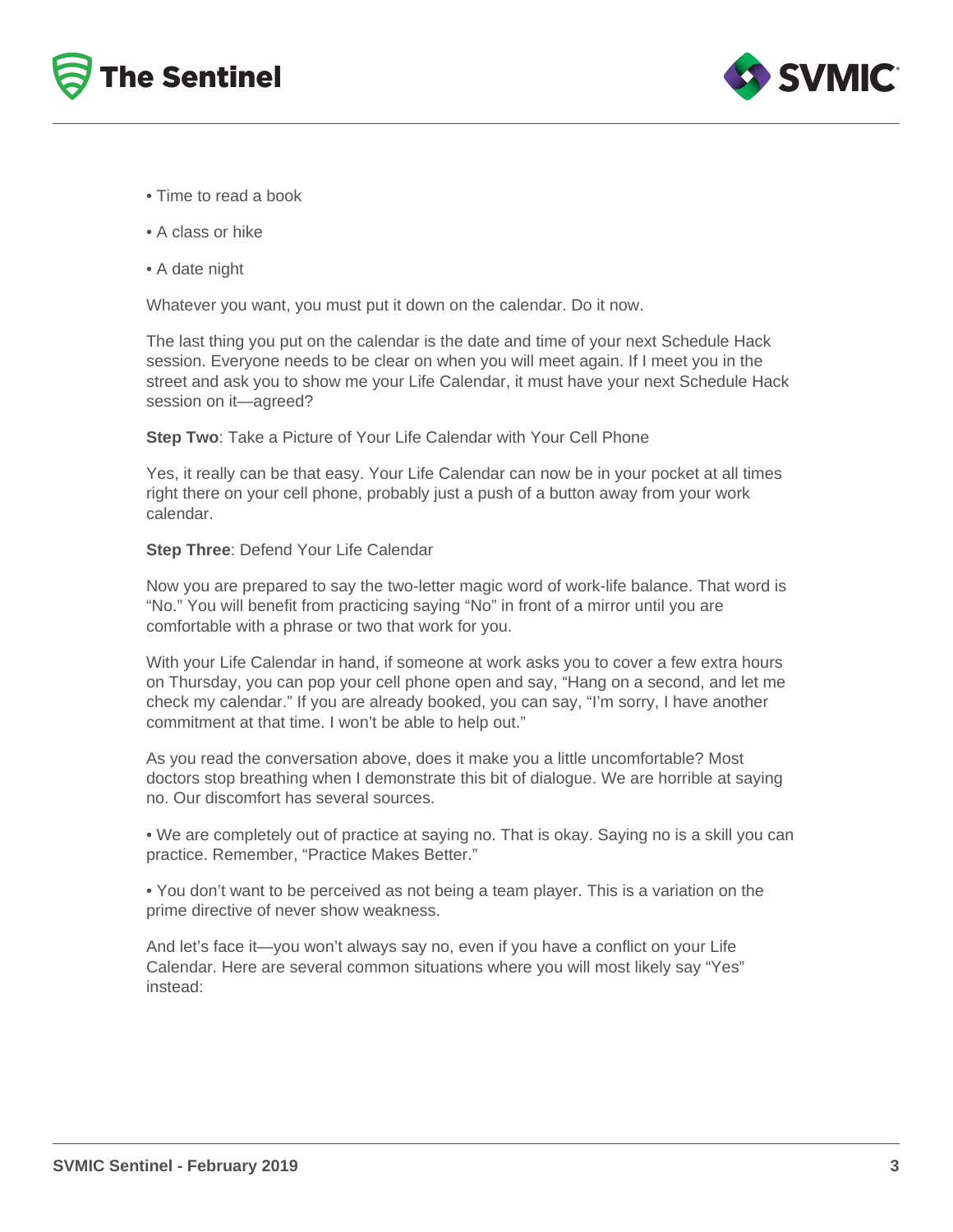



• You owe this person. They covered for you at an earlier date and you want to settle the debt.

• You want this person to owe you down the road, so you can call on that debt in the future.

• You are not confident enough in your ability to say "no" yet to give it a shot. Time for more practice.

#### **Power Tip:**

Role-play with your spouse or significant other. Have them be one of your partners—perhaps the one most likely to ask you to cover for them. You be yourself saying, "No." Rehearse until your spouse or significant other gives you at least a B+ for your performance. Have some fun here.

Here is what will drive your discipline. When you carry your Life Calendar, see a conflict, and say yes anyway, you will know immediately which member of your family you need to get ahold of, apologize to and reschedule with because you just threw their plans under the bus.

The Schedule Hack works every time you use it. You will have a more balanced week when you Hack your schedule than if you do not. This simple process also allows you to live your life in alignment with your complete circle of priorities. This is a key source of happiness and fulfillment.

#### **Action Steps**

- Who are the people on your Life Calendar?
- When is a good time for you all to do the Schedule Hack together?
- If you need to buy a paper calendar or pens, when will you do that?
- When will you do your first Schedule Hack? How can you make it fun?
- What things will you put on the calendar just for you?

• When will you practice saying "no"? (I dare you to practice with your spouse or significant other and find a way to make it fun!)

• Journal on your experience.

#### **Tool #2:**

## **INTENTIONAL DATE NIGHTS**

If you think being intentional about date nights isn't a serious issue or has no relation to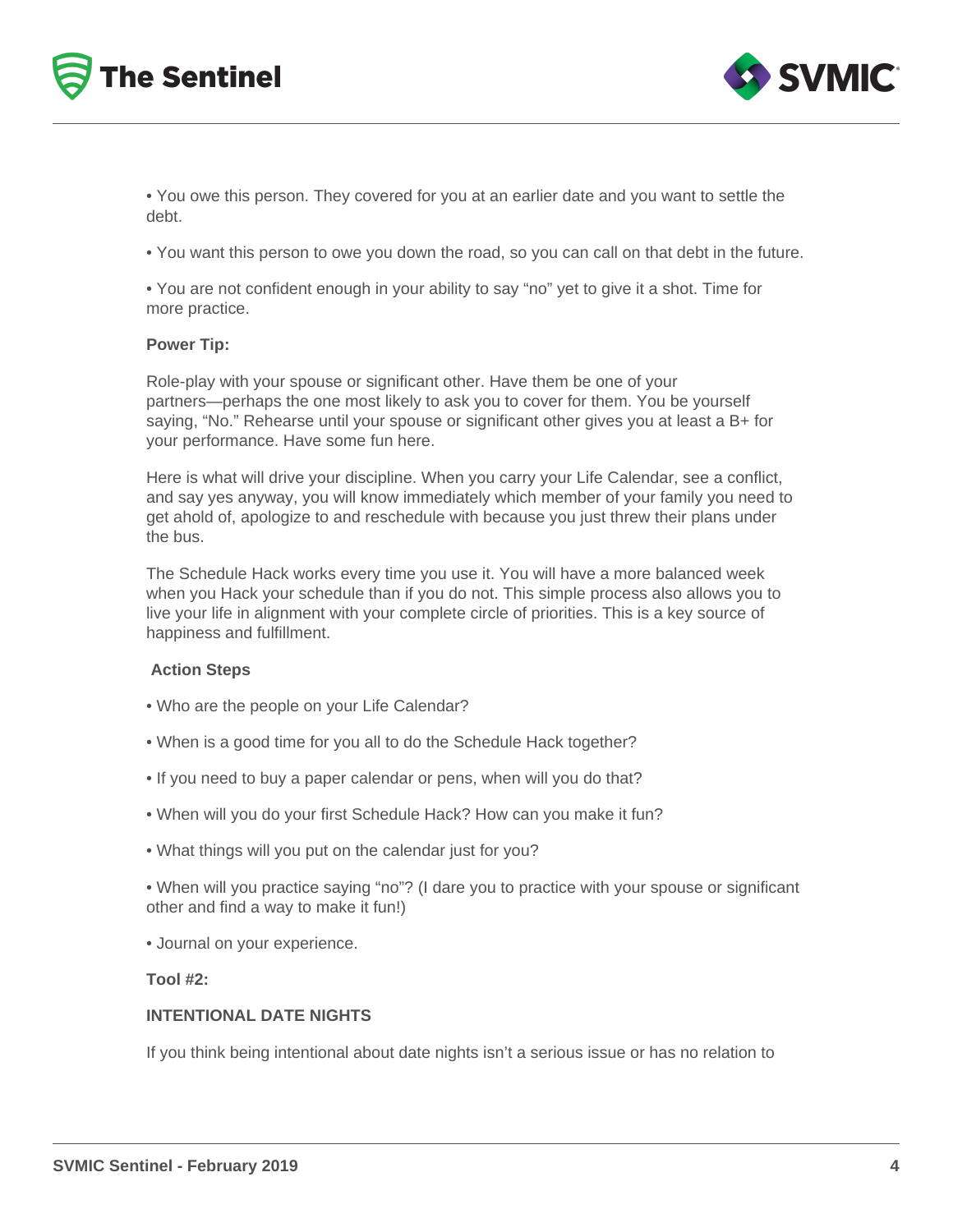physician burnout, think again. A healthy relationship can recharge and strengthen you, while an unhealthy relationship can quickly deplete you, and even cause health problems. [i]

My coaching clients have found the optimum frequency for a quality date night is twice a month, minimum. If it has been more than two months since your last date night, you are way overdue. Date nights are not the only way to strengthen your relationship, but they are critically important, so do not skip them.

If you do not have a significant other, date night could be a date with someone you'd like to know better, time with a friend, or doing something nice or unexpected all by yourself. (Yes, you can take yourself out on date night, too.)

When you are really busy, figuring out what to do on your date night can seem like just another item on your task list. I encourage you to do an attitude check here. What is more important to you – the 800-pound gorilla or some love, romance, adventure, and fun? Date night is a chance to break out of survival mode and do something extraordinary.

A Few Ideas

• Take turns planning your date nights but keep your plans a secret. The one who is planning the date only reveals when to be ready and what to wear.

• Each of you put three date night ideas on slips of paper and drop them into a hat. Pick one, raffle style, and go for it.

• Make it a game and set rules. Here is a fun one: Your date night can't involve calories or money.

Mandatory First Date Night Action:

On any date night, even before you order drinks or appetizers, your first action is to schedule the next date night. This way you will always have a date night on your calendar. If I meet you on the street and ask you to show me your Life Calendar, it must have your next date night on it, agreed?

Power Tips :

## - The Six Pack

Instead of putting just the next date night on your calendar, go for a six pack. That's right, schedule out six date nights – three months' worth. Put this article down, walk over to the calendar on the fridge and mark them out right now. Then your first date night action is to schedule the next one so you always have six on your calendar.

- Buy them in Bunches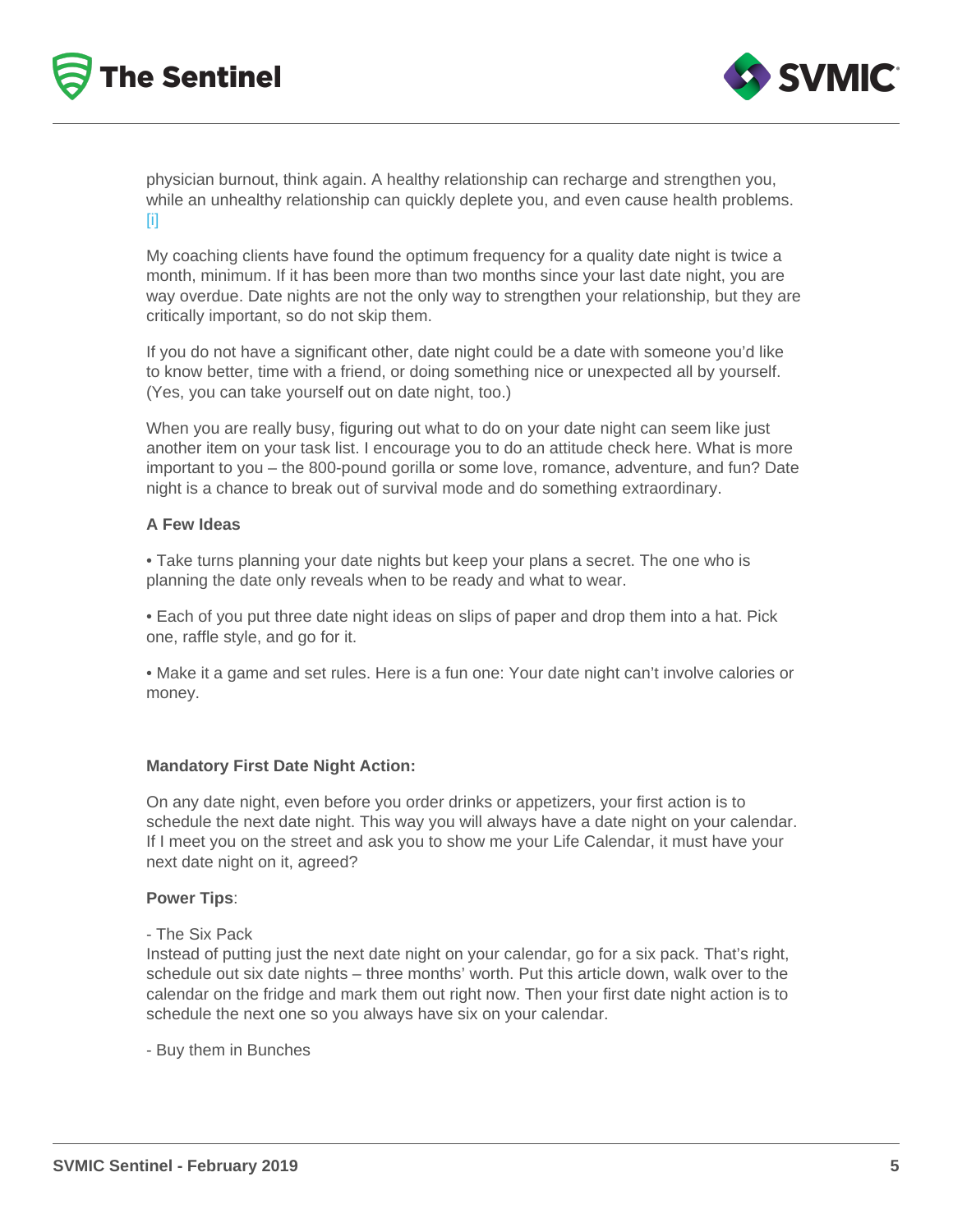



Use season tickets to book date nights in bunches. If you have a shared interest and there is a season ticket option, buy them. This will take care of multiple date nights in a single purchase.

#### **Tool #3:**

## **BUCKET LIST SECRETS**

Bucket List (noun): The list of things you want to do before you "kick the bucket."

My clients and I find it very useful to build two bucket lists and use them as additional worklife balance tools.

1. Your BIG Bucket List

These are the classic things I must do before I die. The challenge with creating a meaningful BIG Bucket List is that most people put way too many things on it. This sets you up to use the BIG Bucket List to beat yourself up. If you put too many items on there, you will notice you are never crossing any of them off and feel guilty.

Here is a reality check that will dramatically shorten your BIG Bucket List

Make your BIG Bucket List. Write it down. I encourage you to keep it in the folder with your ideal Practice Description and Master Plan.

Give someone else the list and have them read your list back to you one at a time.

Take a moment to imagine failure on this item. Imagine you die before you accomplish this one.

How does that feel?

Which ones break your heart to contemplate them left undone?

Those are your authentic BIG Bucket List items and if you are like most people, your list just got much shorter.

#### **BIG Bucket List Check-Off**

Now, it is time to get one of these BIG bucket list items on your Life Calendar. Normally, these are pretty big-ticket items that take a significant amount of time, energy and money to accomplish. That is why they lay dormant for so long. Here are two keys to nailing your next BIG Bucket List item.

#### **Schedule it anyway**

Pick your first BIG Bucket List item. Look out on your calendar as far as you need to in order to find a time that will actually work. It could be one, two, three years out or more.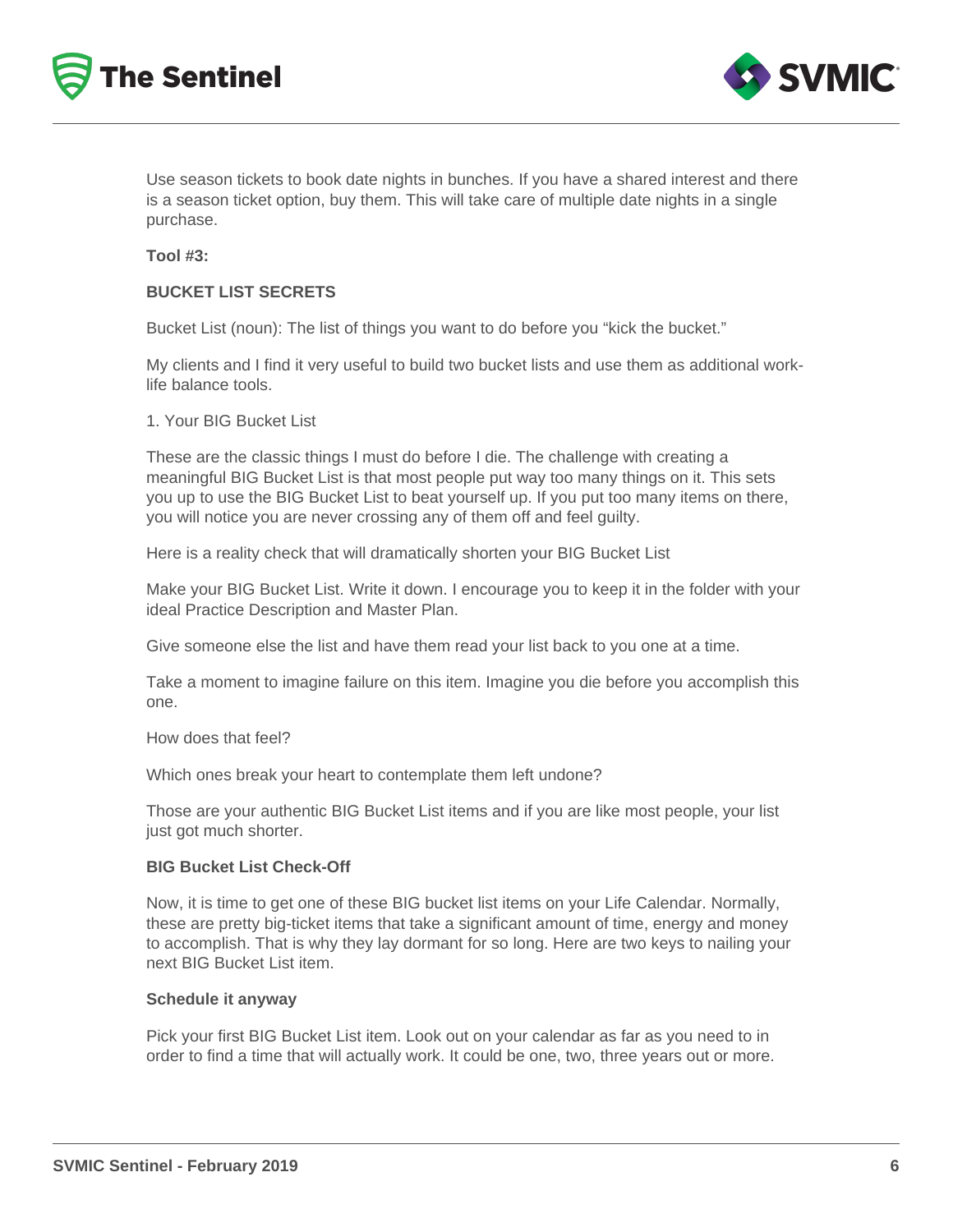



Schedule it anyway. Print out a calendar for that year or month, use a brightly colored pen and mark off the dates. Hang it in a highly visible spot at home. Go into work and block it off your schedule on the work computer as well. Put a stake in the ground now.

## **Put skin in the game**

The next step is to buy the tickets. Put money down immediately. If there is one thing that will get a doctor to actually take a trip, it is having money down. If you can't buy the tickets yet, open a savings account and start putting money away.

Block off the time and buy the tickets now. Whether it is Machu Picchu, Africa, the running of the bulls in Pamplona, visiting the country of your family's origin, a Spanish immersion school in Costa Rica, rafting the Grand Canyon … get it scheduled and paid for, and it is highly likely to actually take place. Afterward, it will take its rightful place in your memories as a peak experience, rather than a heartbreaking regret.

## **2. Your Weekly Bucket List**

Is there an activity or experience that turns your whole week around every time you do it? The thing that makes you say, "Man, I wish I could do that every week. It would make a huge difference for me." Most people know what this "weekly bucket list" item is and yet only manage to squeeze it in every once in a while. Common examples are a workout, massage, date night, hot yoga, alone time with your children, coffee with an old friend, walk the dog, nap, meditation, or mani/pedi.

## What are  $2 - 3$  of your weekly bucket list items?

The Schedule Hack is where you make sure these happen. Hacking these Weekly Bucket List items onto your Life Calendar is part of carving out time and space for your life in your busy week. Defend these items just as vigorously as you do your work schedule to show that gorilla some healthy boundaries.

## Guilt Can Come Up Here

Some people have problems with guilt as they contemplate this concept of doing something just for themselves. A little voice saying, "What makes you think you are so special?" can pop up when you are blocking off time for your own personal use. This is your programming, pure and simple. You can tell that voice, "thank you for sharing" and do it anyhow. It is only when you are able to experience the pleasant things in your life that you understand the difference it can make for you, your patients, your team, and your family.

## **Tool #4:**

## **THE BOUNDARY RITUAL**

One of the keys to being able to recharge when you are not at work is creating a clean,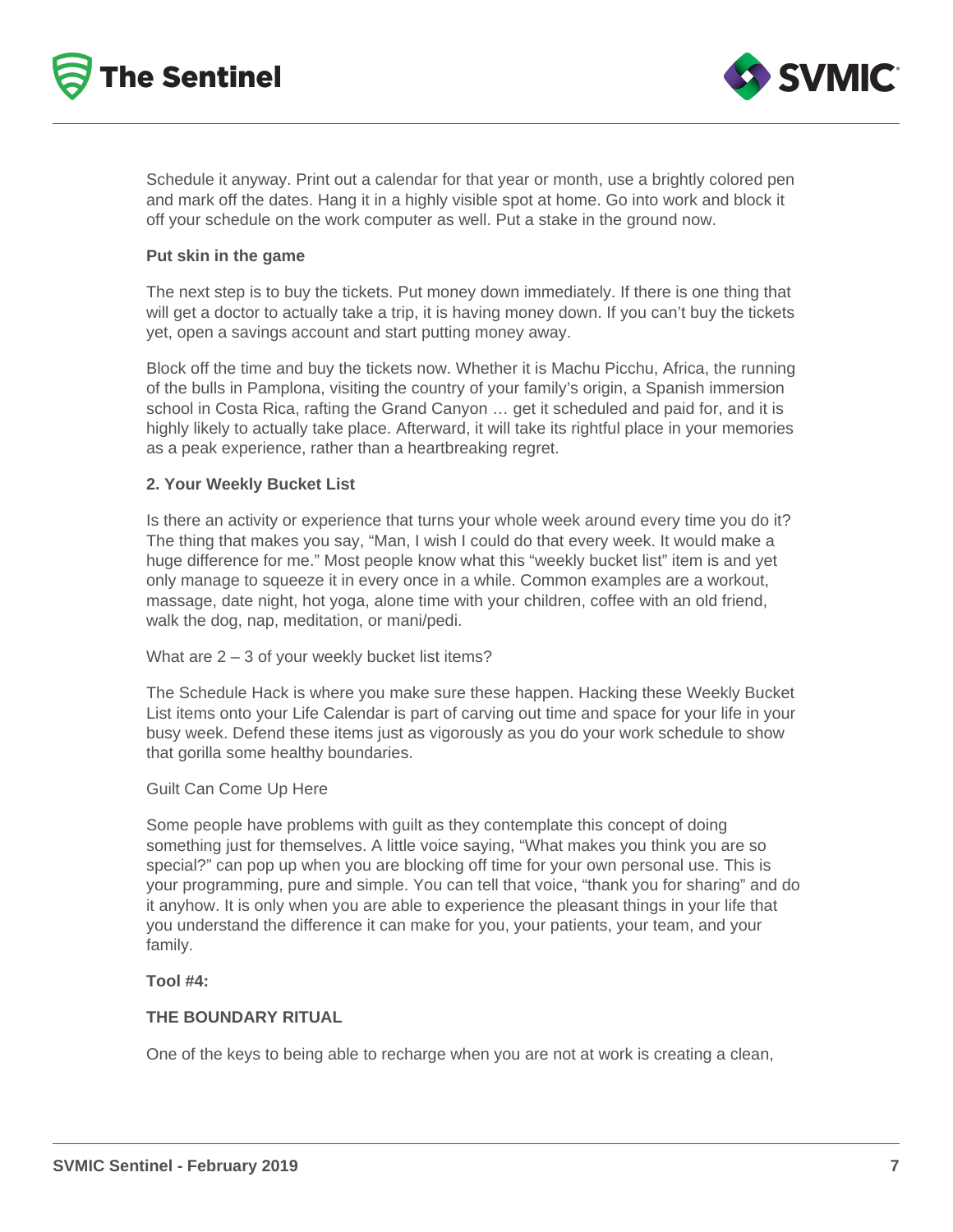



solid, functioning boundary between work and home. This is how you take the white coat off, leave work at work and come all the way home.

Here is how you know you have missed this boundary; when you are sitting at home and thinking about work. You can't recharge in this situation. Instead of recovery, you are still being drained by work stress even though you are not in the office or hospital.

Creating a Boundary Ritual is a mindfulness skill you can learn and practice. It is the energetic equivalent of an off switch on your role as a doctor. Your Boundary Ritual marks the transition from the environment where the patient comes first to one where you come first.

Fortunately, we have an excellent role model of a Boundary Ritual—Mr. Rogers.

Yes, that Mr. Rogers from Mister Rogers' Neighborhood, the children's television show on PBS.

You really don't know who Mr. Rogers is before he walks through that door. It only takes a couple of shows to realize he is not the real Mr. Rogers until he has completed his personal three-part Boundary Ritual. Remember those three steps?

- 1. Put on his zip-up sweater
- 2. Change his shoes

3. Sing his song, "It's a beautiful day in the neighborhood, a beautiful day for aneighbor would you be mine . . ."

With his Boundary Ritual complete, he is the Mr. Rogers we know and love for the rest of the show.

I have heard of physicians who naturally understand the importance of a Boundary Ritual. One friend's father—a small town family doc—would shower and change clothes after coming home every day. He wouldn't talk to his family until this Boundary Ritual was complete. After the shower he was just "dad" again.

I strongly encourage you to develop your own Boundary Ritual. The most effective rituals involve three things:

An intention

A releasing breath

An action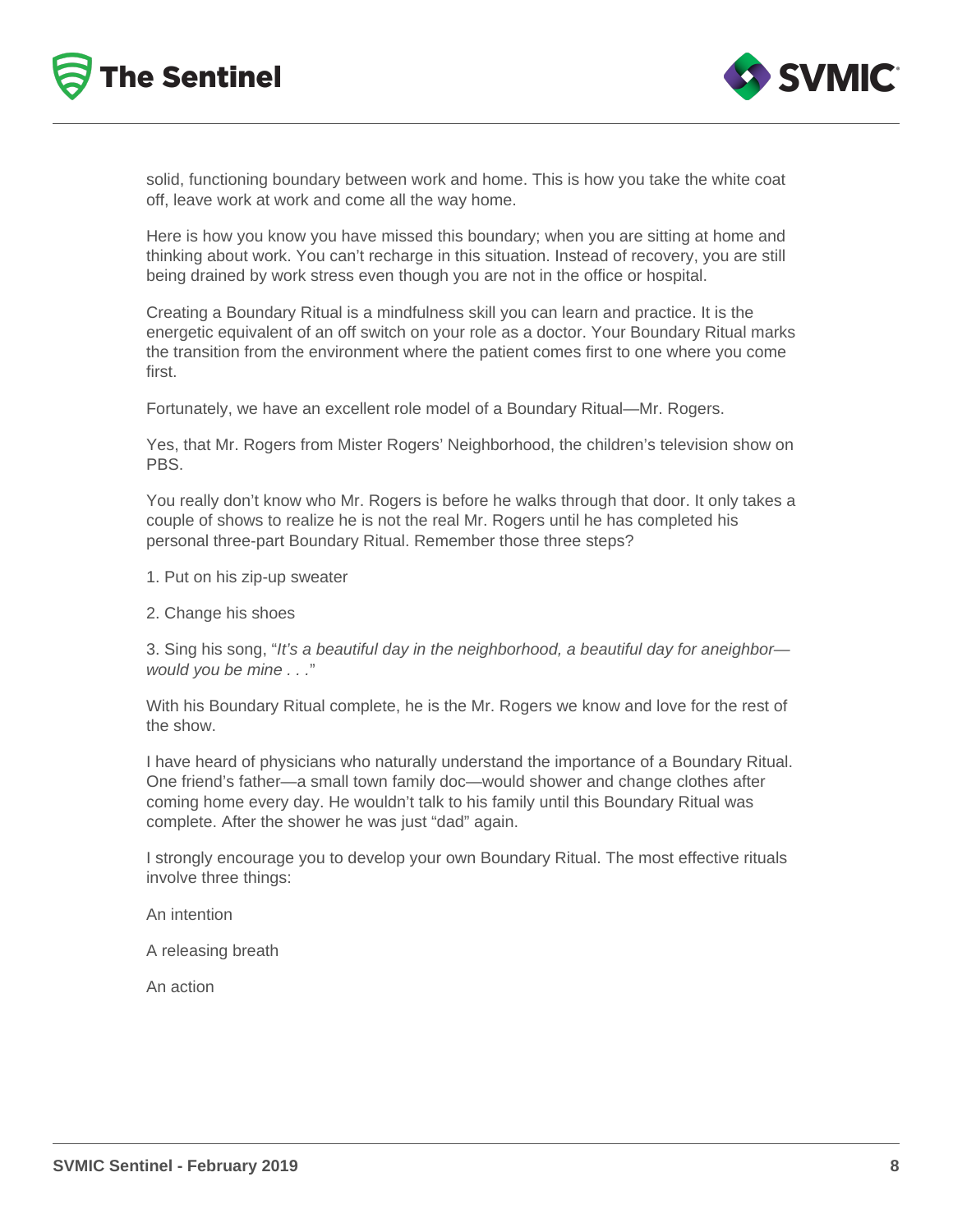



Here is a Boundary Ritual example if you drive home from work. I encourage you to imagine you are actually driving your car and taking these steps as you read them below.

Park the car. Put your hand on the keys or off button. Say to yourself "With this breath, I am coming all the way home". Take a deep breath. As you exhale, release all thoughts and feelings about work with your out breath, turn the car off, take the keys and step out of the vehicle.

This is another tool that works every time you use it. You will be more relaxed and thinking less about work if you perform your boundary ritual than if you had not. And, as usual, practice makes better.

#### **Power Tip:**

Any action can be an effective Boundary Ritual as long as your intention is to take off the white coat and come all the way home.

- Take a shower
- Walk the dog
- Take out your contacts and put on your glasses
- Mr. Roger's three part ritual
- Make a nice dinner

What is your Boundary Ritual and when will you start practicing?

#### **Pick an idea and take action**

As discussed in previous articles, it is easy to read an article like this one, with multiple suggestions, and get overwhelmed. The key is to take just one step at a time. Pick just one action from the options above and put it into action. That is all. The first step might be to call your family together and create a life calendar for next week.

Once you have taken the first step, the second one will become clearer. You will know exactly what to do next. It might involve taking an afternoon off and thinking about your bucket lists. Whatever it is, just take the next step, and the next, and the next ... to put one of these tools into action in your life. With just these simple actions, you'll be on your way to a healthier, more balanced life. Constructing a strategy to build and maintain life balance is one of the keys to preventing physician burnout.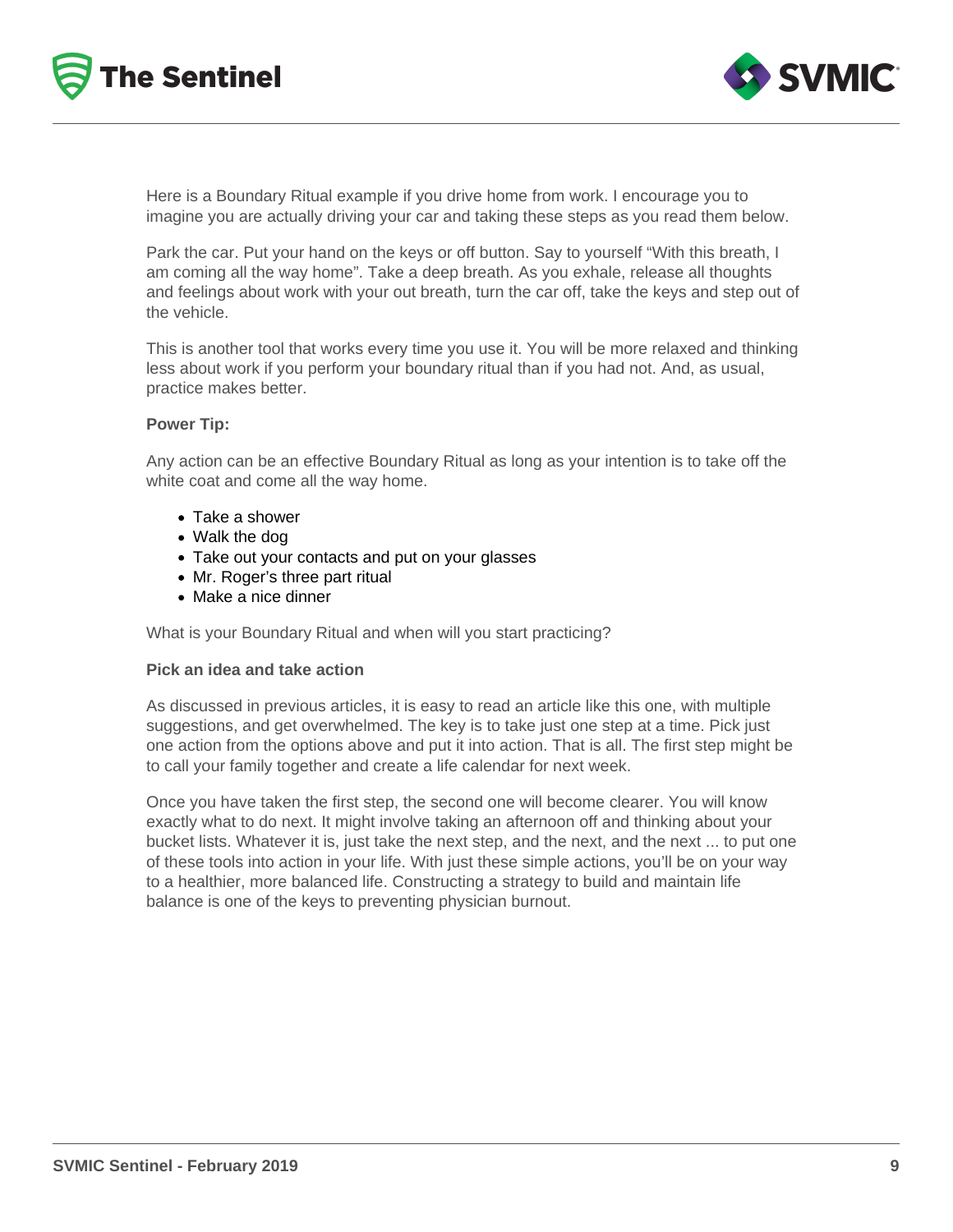Dike Drummond MD is CEO of the HappyMD.com where he provides burnout prevention and leadership development coaching, training and consulting to individual physicians and healthcare organizations. He was a general session trainer at the 2014 AAFP Scientific Assembly. He is the creator of the [Burnout Prevention MATRIX Report](http://www.thehappymd.com/) with over 117 ways to prevent physician . Dr. Drummond is the speaker for this year's Risk Education seminar "Burnout Proof – Reduce Risk, Lower Stress, Build Life Balance and a More Ideal Practice." Click [here](https://education.svmic.com/courses/published?title=&field_course_format_tid=54&field_city_tid=All&field_credit_eligibility_tid[0]=34&order=field_course_event_date&sort=asc) to register.

[i] Shanafelt TD, Hasan O, Dyrbye LN, et al. Changes in burnout and satisfaction with work-life balance in physicians and the general U.S. working population between 2011 and 2014. Mayo Clin Proc. 2015;90(12):1600-1613.

[ii] Seeman TE. Health promoting effects of friends and family on health outcomes in older adults. Am J Health Promot. 2000;14(6):362-370.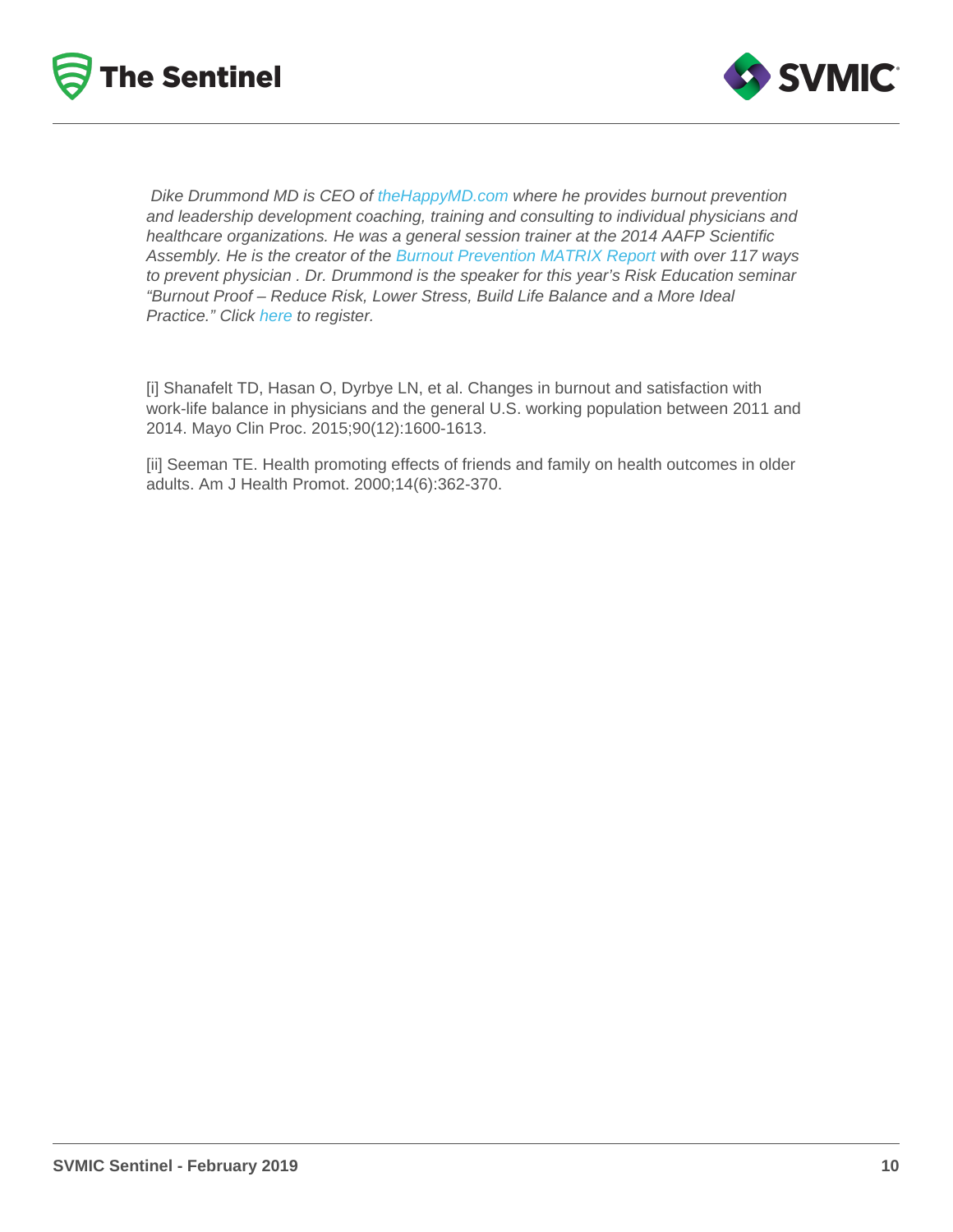# <span id="page-10-0"></span>Practice Makes Perfect

# By Matthew Bauer, JD

Physicians often feel anxious and fearful when faced with a medical malpractice lawsuit, even when they have rendered appropriate medical care and committed no medical mistake. This anxiety and fear likely stems from physicians' belief that they have little or no control over the outcome of their case. To many physicians, the legal system is unfamiliar territory and can even appear unfair at times. However, it is important for physicians to understand that they have the power to influence the outcome of their case. In fact, the most important piece of evidence in medical malpractice cases is typically the physiciandefendant's testimony. Moreover, many of the characteristics that make physicians effective health care providers are also the same characteristics that make physicians effective defendants in medical malpractice cases.

For example, no one can become a physician without hard work and diligent preparation. Correspondingly, no one can testify effectively at deposition or trial without hard work and diligent preparation. The case below demonstrates the importance of hard work and diligent preparation for depositions, and the devastating effect a physician's deposition testimony can have upon the plaintiff's overall theory of the medical malpractice case when the physician presents as a knowledgeable, thoughtful, credible, and persuasive witness.

A 50-year-old male patient had a rare degenerative condition of his cervical spine, causing severe stenosis at the C2 through C4 levels, and cervical myelopathy. At his neurosurgical consultation with Dr. Dawso[n\[1\]](#page-11-0), the patient had limited range of motion in his neck, limited fine motor movements in his left hand, and negative Lhermitte's sign with neck extension and flexion. After consultation and obtaining informed consent, Dr. Dawson performed C2 through C4 laminectomy and fusion. Unfortunately, the patient had left hemiparesis postoperatively, and the patient filed a medical malpractice lawsuit against Dr. Dawson, the anesthesiologist, and the hospital. The complaint did not allege any breach in the standard of care with respect to Dr. Dawson's surgical technique. Rather, the complaint alleged the surgical team failed to properly intubate the patient and failed to properly monitor the patient's blood pressure intraoperatively causing left hemiparesis.

Once her deposition was scheduled, Dr. Dawson diligently worked with her defense attorney at multiple pre-deposition meetings to prepare for her deposition. As a result, Dr. Dawson was confident and well-prepared for the questions posed by the plaintiff's attorney. If possible, a plaintiff's attorney will attempt to pit defendants against one another, hoping defendants will start "pointing fingers" at one another. First, the plaintiff's attorney questioned Dr. Dawson regarding intubation in an attempt to get Dr. Dawson to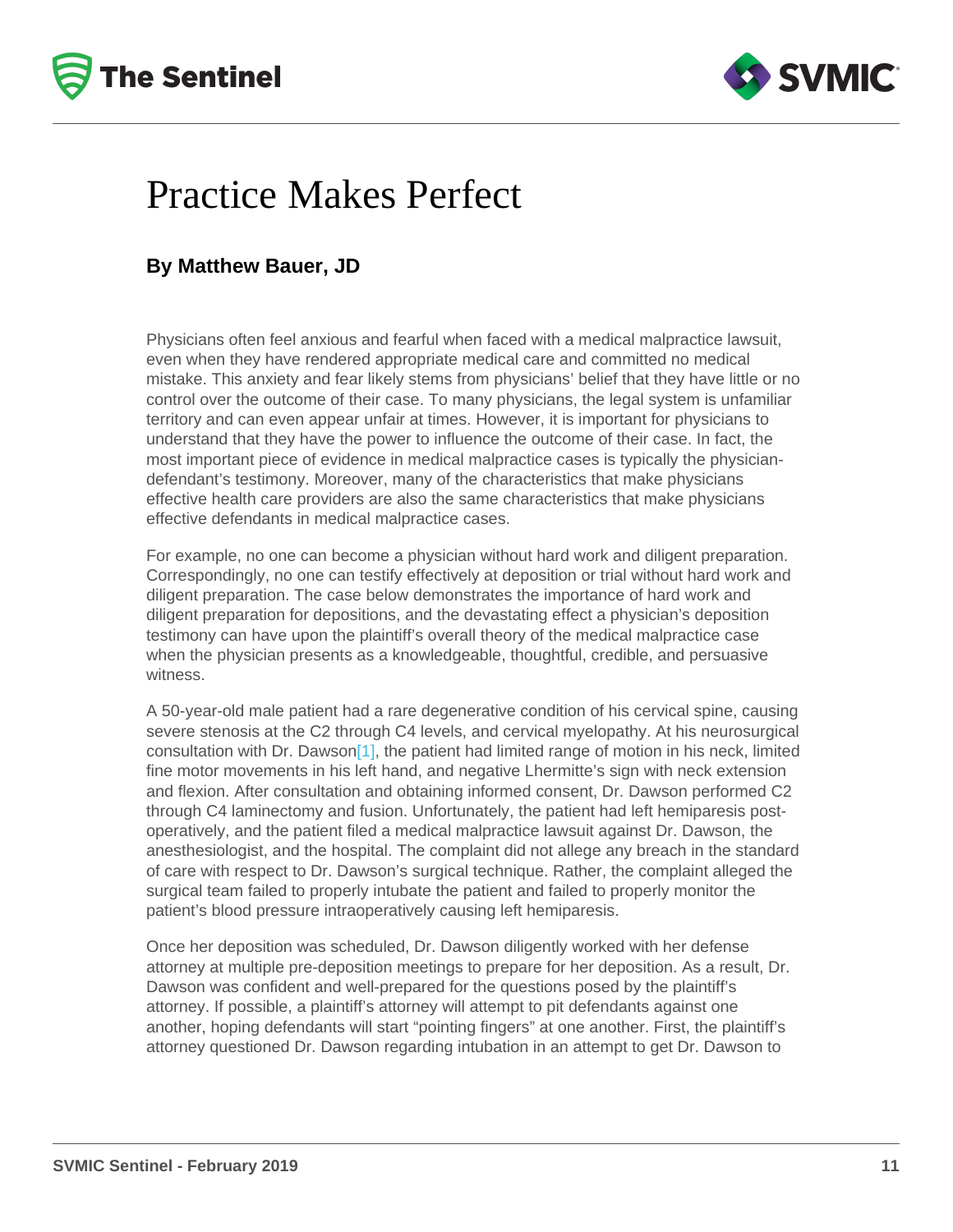<span id="page-11-0"></span>admit a mistake or to be critical of the anesthesiologist. Dr. Dawson testified she thoroughly discussed the patient's medical condition and surgical procedure with anesthesia. While maintaining that the selection of the intubation method was ultimately the anesthesiologist's decision, Dr. Dawson testified the intubation method selected by the anesthesiologist was appropriate in this case because of the patient's clinical presentation, which showed the patient had no Lhermitte's phenomena upon neck extension or flexion. The plaintiff's medical expert had opined that a different intubation method should have been utilized. However, Dr. Dawson was able to explain succinctly and forcefully why the intubation method proposed by the plaintiff's medical expert was contraindicated based upon its associated risks and the nature of the surgical procedure performed. Second, the plaintiff's attorney asked Dr. Dawson questions about intraoperative blood pressure monitoring. While Dr. Dawson again testified that she relied upon the anesthesiologist to monitor the patient's blood pressure intraoperatively, Dr. Dawson was able to rebut the criticisms leveled by the plaintiff's medical expert based upon her knowledge of the medical records and from a causation standpoint.

Defense counsel's assessment of Dr. Dawson's testimony and performance at deposition was glowing. Defense counsel remarked that Dr. Dawson did an excellent job of explaining and addressing the various criticisms and medical issues raised by the plaintiff's attorney in a knowledgeable, thoughtful, credible, and persuasive manner. Defense counsel noted the pre-deposition conferences played a significant role in boosting Dr. Dawson's confidence level while decreasing her anxiety level.

The assessment of Dr. Dawson's deposition testimony by plaintiff's attorney was apparently the same. A few months after Dr. Dawson's deposition, the plaintiff's attorney voluntarily dismissed the lawsuit. In discussions with defense counsel as to why the lawsuit was voluntarily dismissed, the plaintiff's attorney stated he did not believe he had strong enough expert proof to maintain the lawsuit after Dr. Dawson's deposition.

In defense counsel's estimation, Dr. Dawson's deposition testimony, more than anything else, prompted the plaintiff's attorney to reevaluate the merits of the case and conclude the medical evidence simply did not support the conclusion that Dr. Dawson committed medical malpractice. In other words, Dr. Dawson's knowledgeable, thoughtful, credible, and persuasive deposition testimony was devastating to the plaintiff's overall theory of the medical malpractice case as outlined by the plaintiff's medical expert.

In conclusion, while the legal system may be unfamiliar territory, physicians can feel confident, instead of anxious and fearful, because many of the characteristics that make physicians effective health care providers, such as hard work and diligent preparation, are also the same characteristics that make physicians effective defendants in medical malpractice cases. Physicians can also feel confident that SVMIC and their defense counsel will provide them with the best possible resources and support throughout the course of their medical malpractice lawsuit.

[\[1\]](#page-10-0) All names have been changed.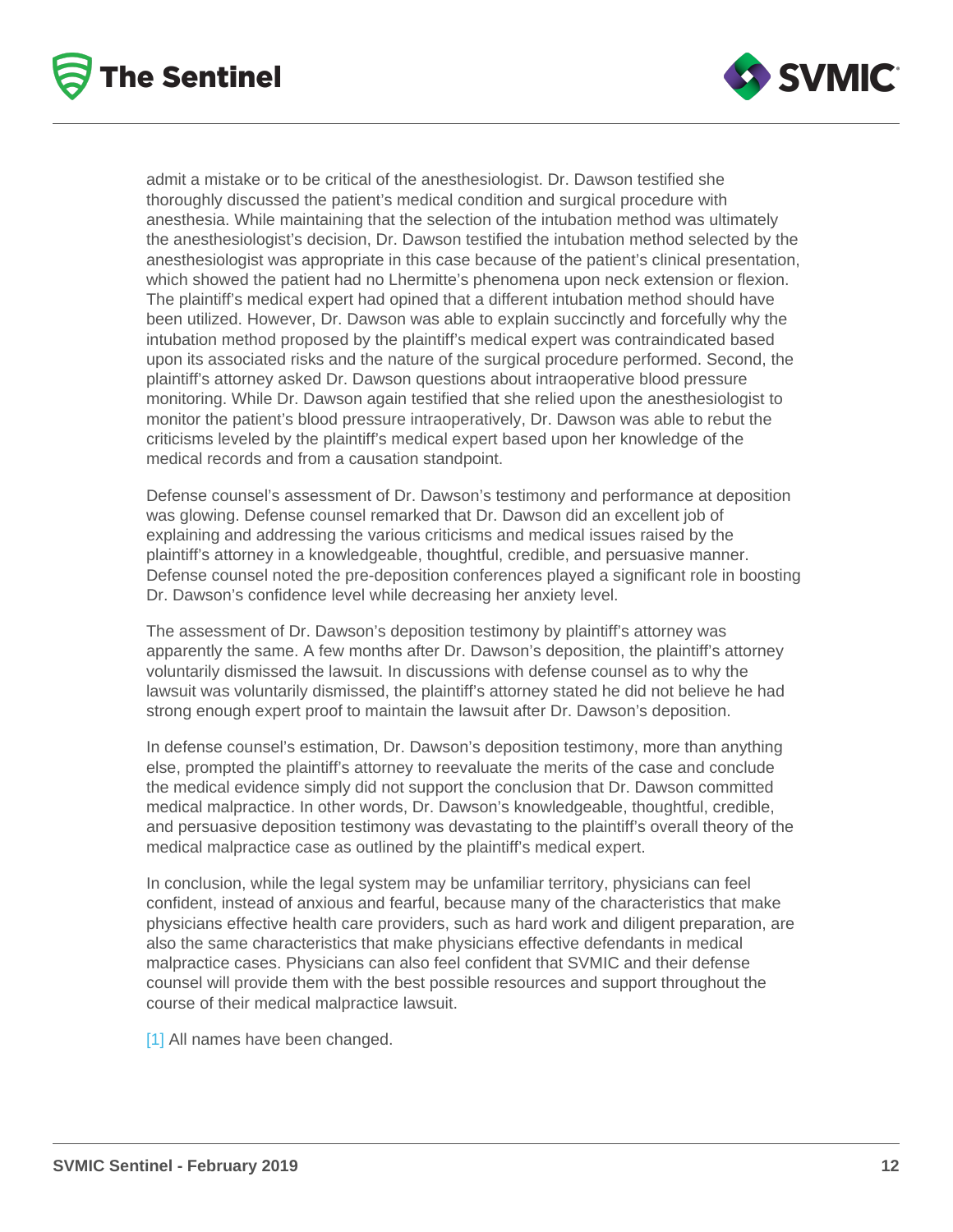



# Tips for Successful Collection Calls: Business Critical in the Era of High Deductibles

# **By Elizabeth Woodcock, MBA, FACMPE, CPC**

As patient financial responsibility grows, it's business critical to have an effective process to collect outstanding debt. It's an opportune time to review your entire collection workflow, to include making collection calls. These steps are aimed to boost your success rate, while preserving patient satisfaction.

**Plan**: Prepare for the call by knowing what is owed, as well as why and when the debt was incurred. You'll lose credibility if you're fumbling around during the call. Review the details of the account balance, and have a back-up strategy (e.g., payment plan) in the event the patient can't pay in full over the phone. If the patient owes a balance after insurance, communicate the original charge. Recognize that most patients garner significant discounts if the service was covered and your provider is participating with their insurance.

**Greet**: Introduce yourself as part of the practice: "Hi, this is Elizabeth from Dr. Smith's office." Avoid using "business office" or "billing service" when announcing yourself.

**Confirm**: Acknowledge that you are speaking to the correct person. Comply with your practice's protocols to properly identify the guarantor is the person with whom you are speaking. Don't share the nature of the call unless you are sure that you have a right person on the other end of the line.

**Listen**: After you state the reason for the call, stop talking. Wait for the patient's response. Provide information if asked; otherwise, it opens the door for patients to claim notices were never received.

**Collect**: Focus on gathering payment during the call, ideally the entire balance if not a substantial portion. If only a share is collected, be sure to incorporate the "odd" amount upfront so that the remainder can be divided into easy-to-remember payments. For example, a patient who owes \$371.47 would be requested to pay \$171.47 up front, with two remaining \$100 payments. Even better, offer bi-monthly installments: four \$50 payments every two weeks, in this example, which presents a more palatable plan to the patient while ensuring the end result is the same for your practice.

**Offer**: Extend a financial hardship discount, if the patient is eligible based on your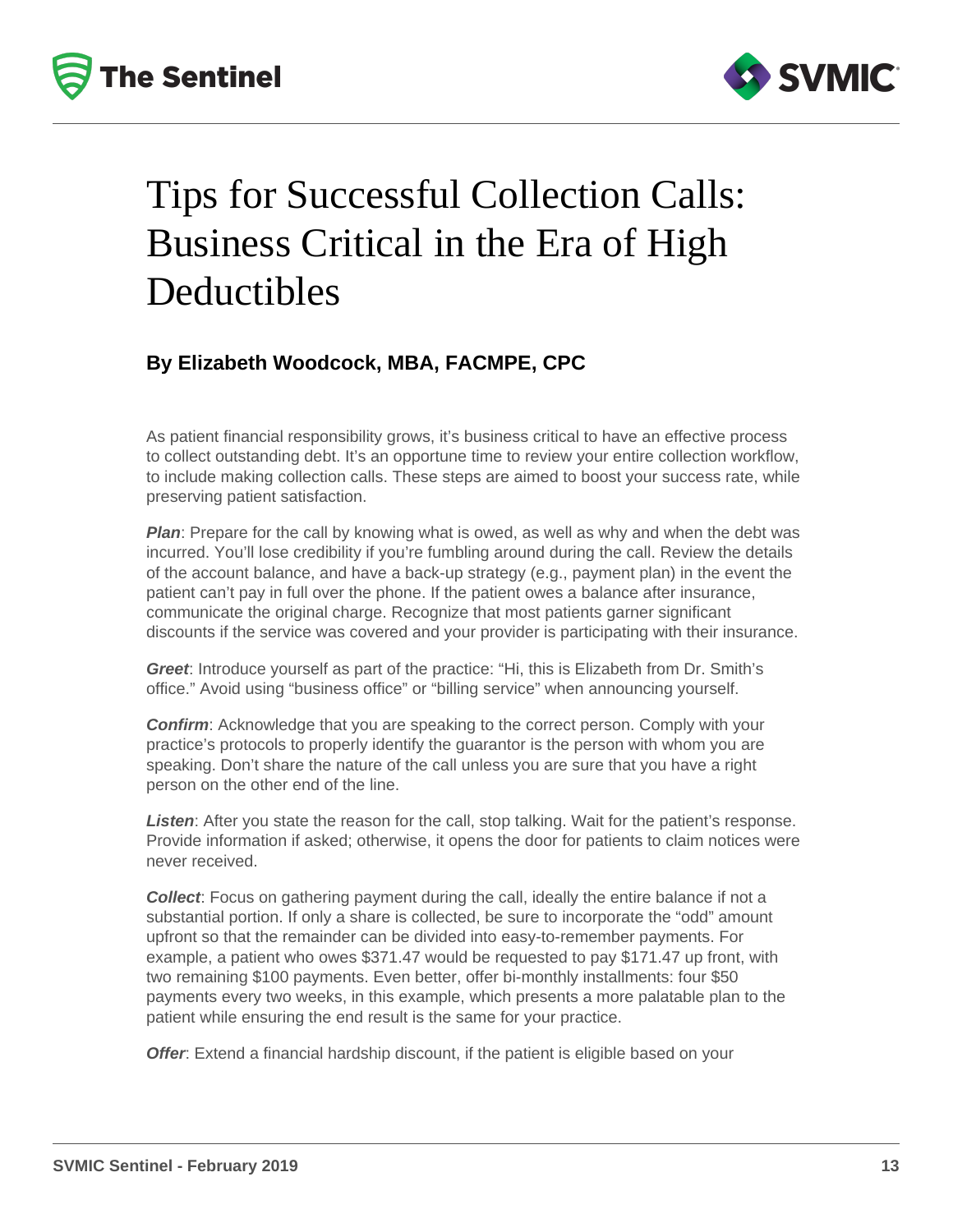



practice's protocol. If consistent with your practice's policy, waive collection fees or interest if the patient pays in full.

**Be exact**: Use specific dates; instead of telling patients to "pay in 10 days" or "clear the balance in two weeks," provide a month and day by which you are requesting for the balance to be paid.

**Motivate**: Use positive language like "how can I help facilitate this payment?" "Let's get this taken care of," and "we appreciate your clearing up this balance."

**Remember**: If you're concerned about the task at hand, keep in mind that the patient has had multiple opportunities to pay; this is not the first notification about the debt. The patient received a service, and your practice deserves to be paid. Collecting for services rendered helps keep your practice in business to serve your community for years to come.

**Focus**: For inbound calls, pen your collection letters from "Judy" – or another designated name, as long as no one at your practice is so named. Documenting a specific name allows you to know when a caller is communicating about a debt. Jump on these "Judy" calls as quickly as possible ("Thank you for calling; Judy is not here, however, I would be happy to help you..."), as this may be your only opportunity to collect the debt.

**Confirm**: Before concluding, repeat the action the patient promised to take. Document everything in the notes. As appropriate, indicate what will happen if the commitment is not executed – for example, the account will be sent to a collection agency if not received by {insert date within 10 business days}. However, do not threaten what you don't intend to do.

These tips are aimed to help you collect, but recognize that the best opportunity to handle payments occurs when the patient is physically at the practice. Therefore, engage with your front office team to discuss how they can collect payments – or contact you when a patient who owes a balance presents to the practice.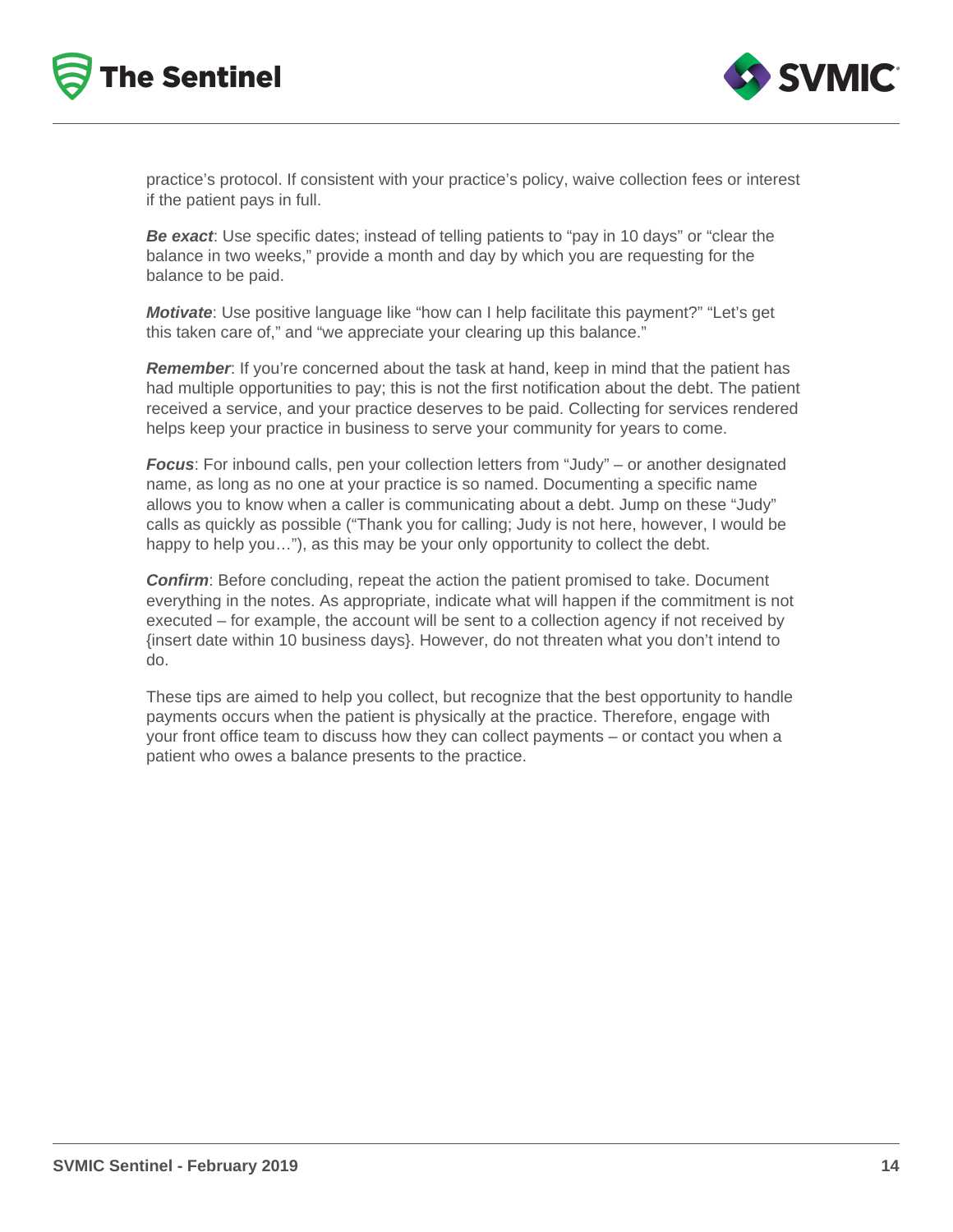



# Handling an Upset Patient

# **By Elizabeth Woodcock, MBA, FACMPE, CPC**

Physicians, nurses, support staff and anyone else in a practice have all witnessed this scenario too many times: a patient gets frustrated and takes his or her anger, confusion, or worry out on you. How you handle an upset patient can quickly determine the difference between a successful or disastrous outcome. If you learn to recognize the signs – sudden behavior changes, clenched fists, a red face, tense jaw, increasingly loud voice – you can also become proficient in diffusing difficult situations.

First, take a deep breath! This calms you down and gives you a chance to consider your reaction, rather than abruptly responding to the anger in kind. We often regret actions we make in haste, and taking a few deep breaths can give you the presence of mind to respond with more compassion and less frustration.

It is also important to put the situation in perspective. Working in a medical practice inherently means your customers are sick, hurt and or scared about a diagnosis or condition. This isn't about you, so do your best to avoid taking the situation personally. When you can take a step back, you can give yourself the distance you need to calm the situation down.

While it may be difficult, do your best to suspend judgement, particularly since you may not know what exactly is motivating the behavior. Do not engage others during or after the event, but do obtain assistance from a supervisor as needed, particularly if the situation is escalating.

The following seven steps can help you handle upset patients in your practice:

- 1. **STEP ONE: Remain Calm**. Listen to emotion without reacting with emotion. Never, ever tell a patient to "calm down," since that is the equivalent of revealing that you don't consider his or her frustration valid. Keep your cool even when patients lash out in anger. When you are calm, yet engaged, you will make the patient feel that his or her concerns are being attended to in a suitable manner.
- 2. **STEP TWO: Listen Actively**. This might be the most important step of all. Let the patient know you are truly listening by making eye contact, nodding your head and leaning in. Listen, listen and then listen some more.
- 3. **STEP THREE: Empathize**. There may be a lot of barriers or something personal happening with the patient to which you are not privy. Actively empathize with the patient, maintaining a calm and caring tone.
- 4. **STEP FOUR. Apologize**. An apology can be for the patient who feels upset. An